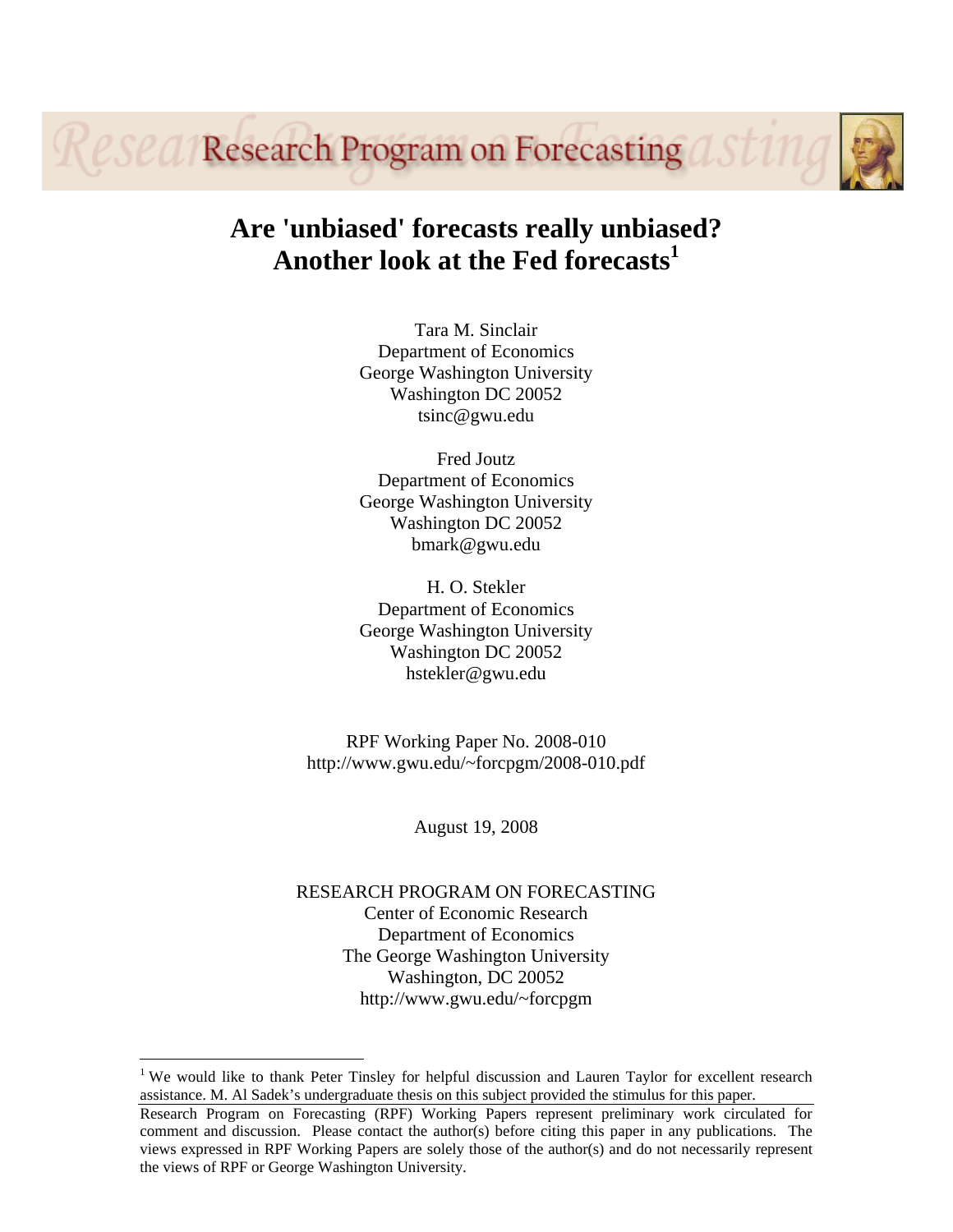## Are 'unbiased' forecasts really unbiased? Another look at the Fed forecasts

### Abstract

This paper reconciles contradictory findings obtained from forecast evaluations: the existence of systematic errors and the failure to reject rationality in the presence of such errors. Systematic errors in one economic state may offset the opposite types of errors in the other state such that the null of rationality is not rejected. A modified test applied to the Fed forecasts shows that the forecasts were ex post biased.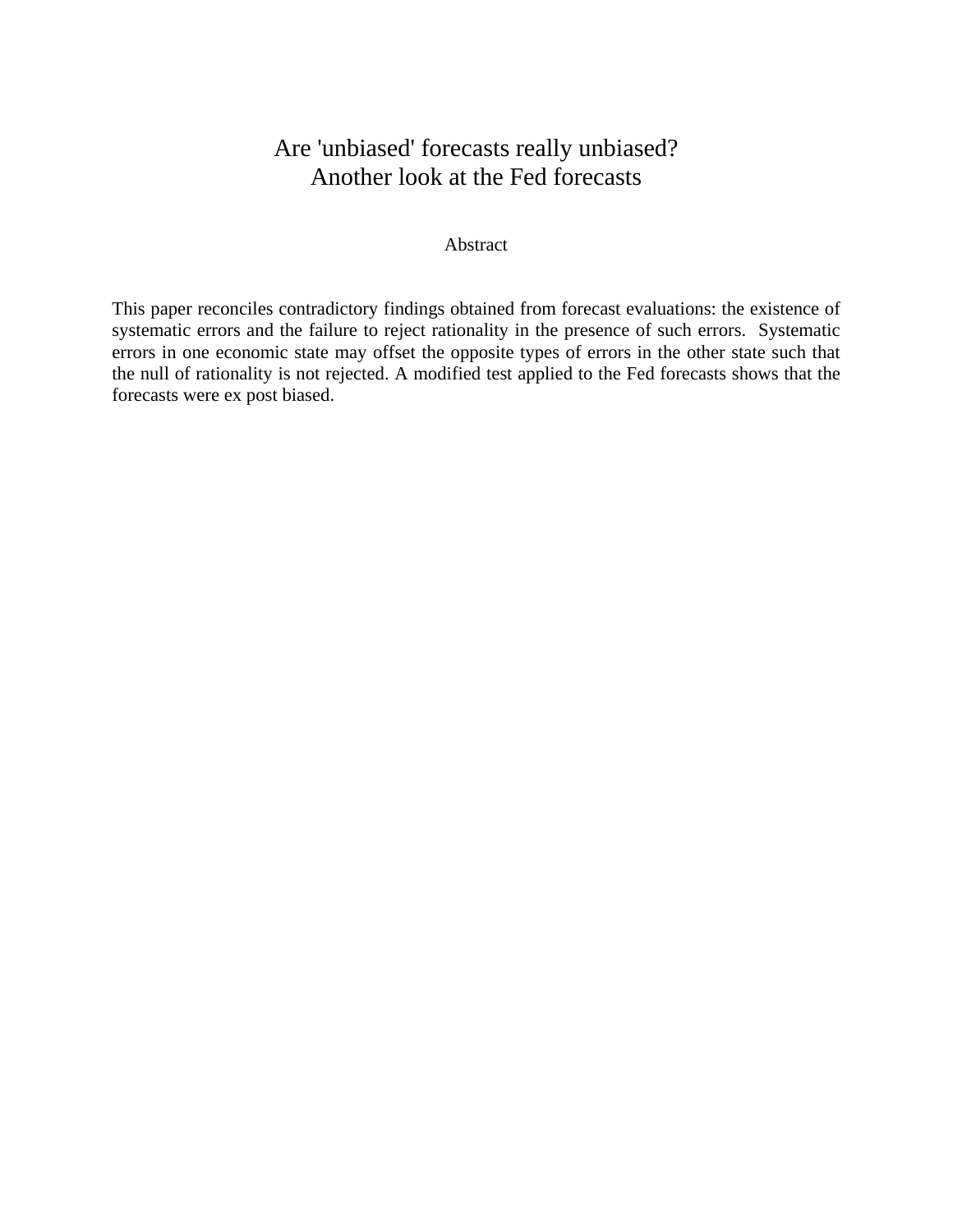### Are 'unbiased' forecasts really unbiased? Another look at the Fed forecasts

 Monetary policy decisions are based on forecasts of future economic activity. It is for this reason that economists have evaluated the forecasts made by the staff of the Board of Governors of the Federal Reserve System in preparation for the Open Market Committee meetings. The forecasts are quarterly predictions made several times each quarter with horizons of one to eight periods. The staff predicts GDP, its components, various price indices, unemployment, etc.

Previous evaluations have primarily focused on the predictions of real and nominal GDP growth rates, inflation rates and the unemployment rate. The studies of Karamouzis and Lombra (1989), Scotese (1994), and Jansen and Kishan (1996, 1999) yielded mixed results about the rationality of these forecasts. Romer and Romer (2000) and Sims (2002) found that the Fed's forecasts did not reject rationality and that they were as good as the predictions made by the private sector. On the other hand, while Joutz and Stekler (2000) found that the forecasts were unbiased, there was evidence of inefficiency, and, more importantly, the Fed staff made systematic errors.<sup>1</sup>

This finding that the forecasts displayed systematic errors, such as reported by Joutz and Stekler (2000), has also been observed in the results of other forecast evaluations (See Zarnowitz and Braun, 1992; Fildes and Stekler, 2002). Forecasters overestimated the rate of growth during slowdowns and recessions and underestimated it during recoveries and booms. Similarly, inflation was underpredicted when it was rising and overpredicted when it was declining.

1

 $<sup>1</sup>$  In addition, Clements et al. (2007) used a non-traditional approach to test for bias and found that the forecasts were</sup> biased, whereas the traditional approach had not rejected the null of no bias.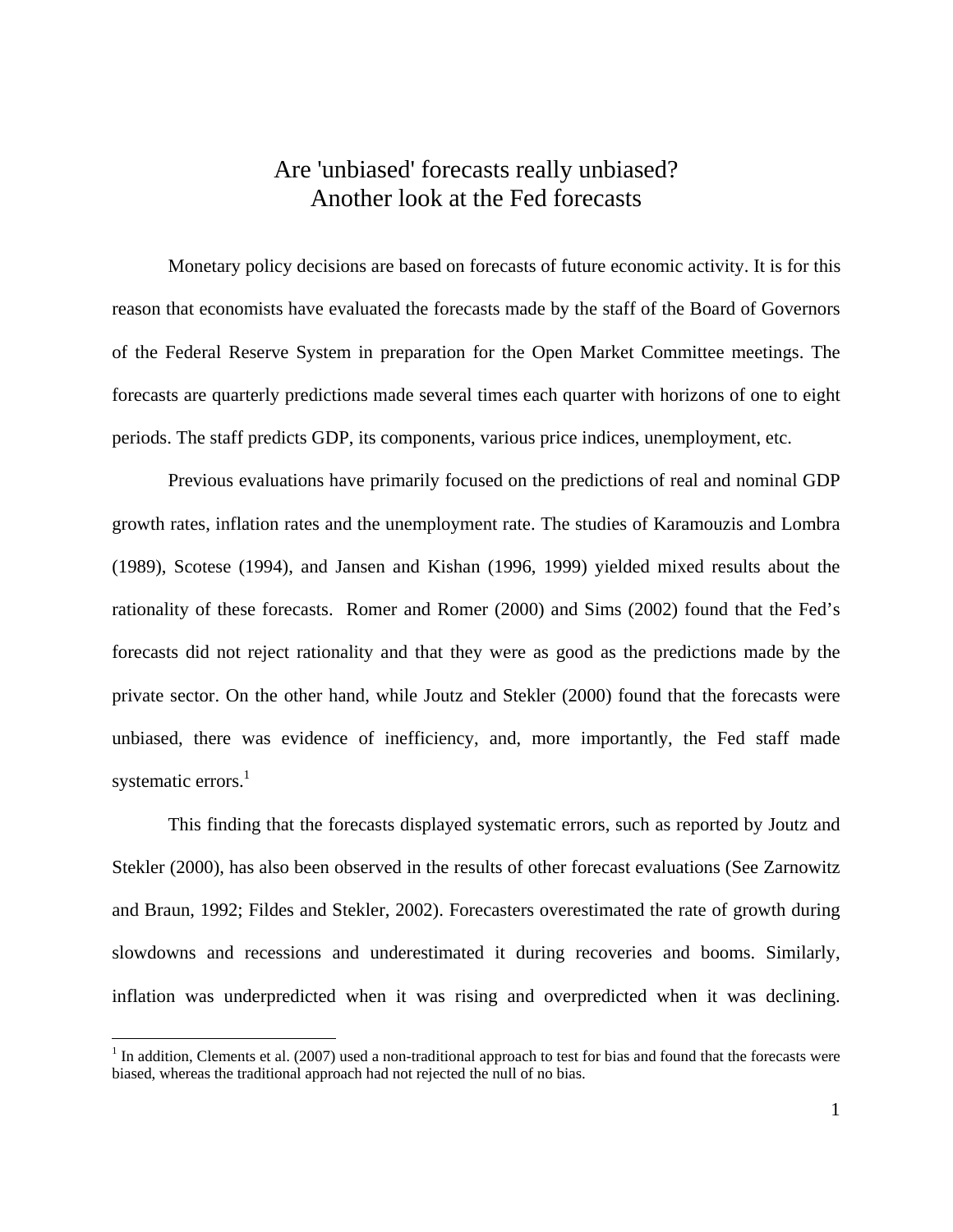Particularly large errors occurred during the periods when prices were rising rapidly during the 1970s and early 1980s. Hanson and Whitehorn (2006) also observed these systematic errors but associated them with particular time periods rather than with stages of the business cycle.

Despite these systematic errors, the null of unbiasedness or rationality is frequently not rejected when the forecasts are tested. In particular, Joutz and Stekler (2000, pp. 30-31) note that, even though there were systematic errors, the null of unbiasedness was not rejected for any of the sets of forecasts of nominal or real GNP (GDP) or of the deflator made by the Federal Reserve. This result held for all forecast horizons. These two findings are mutually inconsistent and create a puzzle that we investigate.

The inconsistency is that forecasts that are considered unbiased should not display systematic errors. Since the systematic errors are observations that are clearly present and observable, the inconsistency must arise from the statistical methodology that is used to test for unbiasedness.

This paper will, therefore, reexamine the Fed forecasts to determine whether they are biased or unbiased and whether or not they display systematic errors. We will also attempt to reconcile any discrepancies in the results that we discover. In the next section, we present the data. This is followed by an analysis of the errors that are observed when applying the standard statistical methodology. Given the inconsistency in the results, we modify the statistical procedure and show that the Fed forecasts are ex post biased.

#### **I. Data**

 We examine the Fed Greenbook forecasts that are made in preparation for the FOMC meetings. We analyze forecasts made between 1965IV and 2001IV for the current quarter and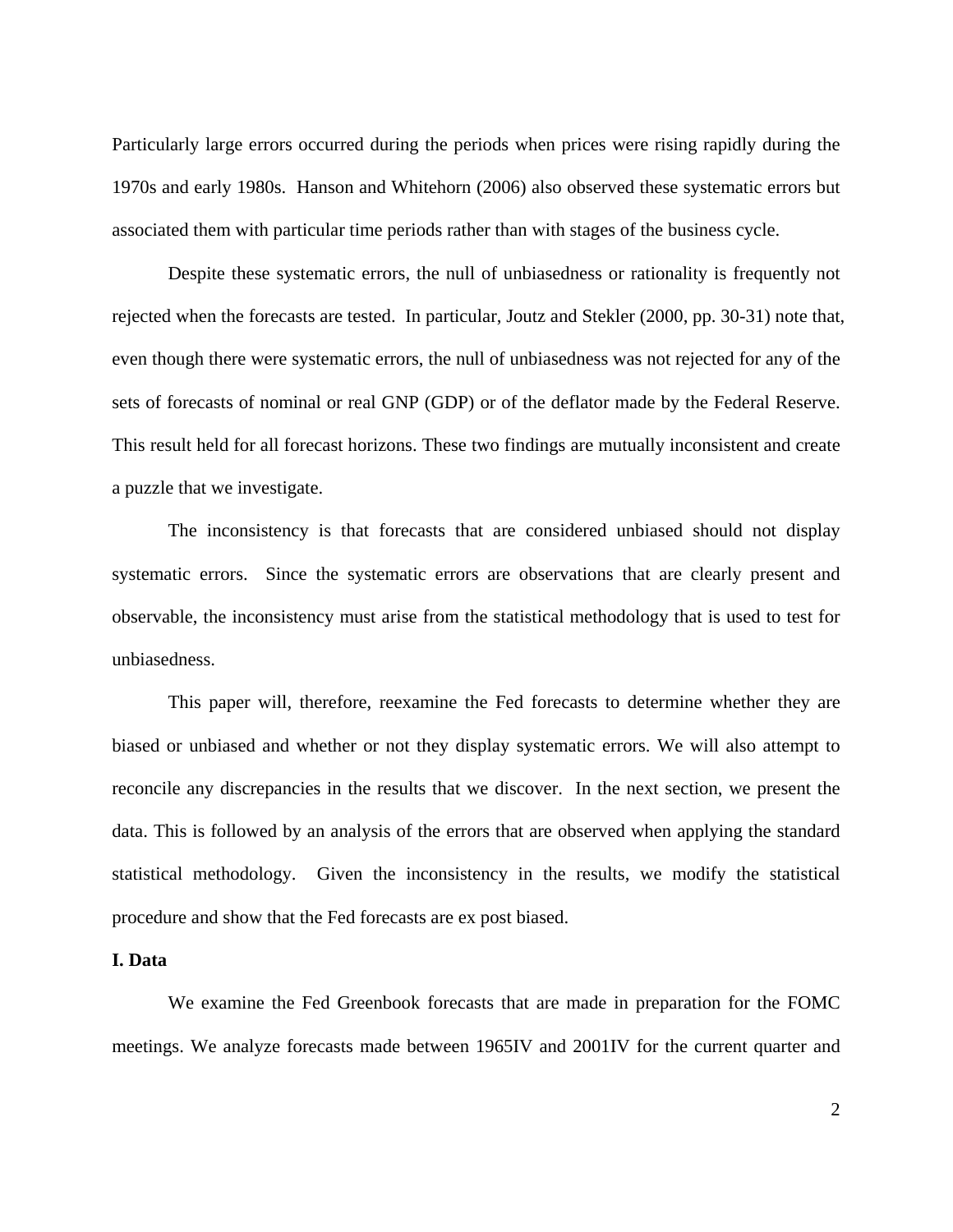one quarter ahead for three variables: the real output growth rate (GNP from 1965IV to 1991QIII and GDP from 1991IV on), the GNP/GDP deflator inflation rate, and the unemployment rate. During the entire sample period, there is not a continuous series of forecasts for the longer horizons. Whenever there are multiple forecasts in each quarter, we use the last one.<sup>2</sup> The actual data are the NIPA estimates that are released approximately 45 days after the quarter to which they refer.<sup>3</sup> All data, with the exception of the unemployment rate, are converted into annualized growth rates.

#### **II. Characteristics of the Forecast Errors**

 $\overline{a}$ 

 Figures (1a-1d,.., 3a-3d) present data for each variable: the annualized growth rate of real GNP/GDP, the annualized inflation rate as measured by the GNP/GDP deflator, and the unemployment rate. The upper left hand graphs display the historical data used in the analysis. The other quadrants of these figures display, for each series: the current quarter and one quarter ahead forecast errors and the forecast revisions between the current and one quarter ahead forecasts.

There were six recessions in this period. The shaded areas of Figures 1 and 3 represent the dates of these recessions, as defined by the NBER. In Figure 2 the shaded areas represent periods when the inflation rate was increasing (moving from trough to peak). The dates for the periods of the inflation "cycle" were obtained from Dr. Anirvan Banerji of the Economic Cycle

 $2^2$  We use the last forecast for each quarter because those are the ones for which the Fed had the maximum amount of information on which to base their current and next quarter forecasts. If forecasts were made within the first 10 days of the next quarter, they are considered made in the previous quarter because there would be no new information for the subsequent quarter. We also analyzed forecasts made in the middle of the quarter. The results were similar.

<sup>&</sup>lt;sup>3</sup> Use of the real time data avoids definitional and classification changes and is the most consistently available data set for our sample. The terminology for these data releases varied over the sample: Before 1974, the "final" data were released 45 days after the end of the quarter. Starting in 1974, releases at approximately the same time became known as "first revision" data (with a second revision about 75 days after the quarter). Since 1988, the "preliminary" data are released approximately two months after the quarter. We obtained similar results using the 90 day releases.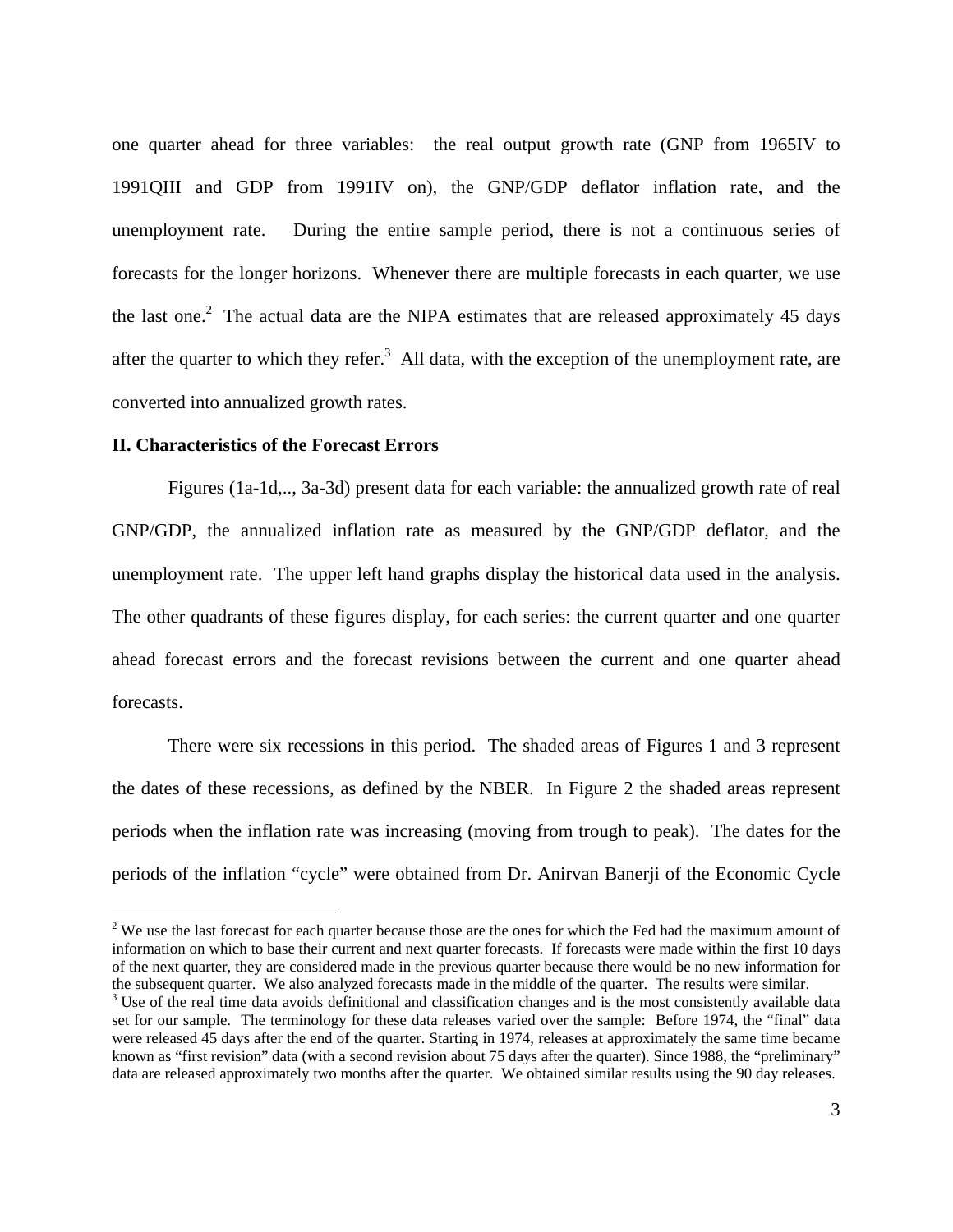Research Institute (ECRI).

 The forecast errors are defined as actual minus forecast with a positive error meaning the variable was underpredicted. In order to explore the role of the state of the economy, the errors for the entire sample were divided into periods of expansion and recession (based on the NBER business cycle dates) or periods when the rate of inflation was increasing or decreasing (based on the ECRI inflation cycle dates). The results (Table 1) show that the mean errors differed between the two states of the economy. Both the current and one quarter ahead forecasts underpredicted the real rate of growth in expansionary periods and overpredicted it during recessions. Consistent with those errors, the unemployment rate and the inflation rate were overestimated in periods of expansion and conversely during recessions.

 For the current quarter there was no significant difference between the mean errors of the two periods. For the one quarter ahead forecasts, the null that there was no significant difference in these mean errors was rejected for two of the three variables based on the NBER dates. There was no significant difference in the mean inflation errors based on the NBER dates, but there was a significant difference when we used the ECRI inflation cycle dates (Table 1b), where inflation was underestimated when it was increasing and conversely when it was decreasing. These errors indicate that the Fed forecasts exhibit a systematic bias that is a function of the different states of the economy.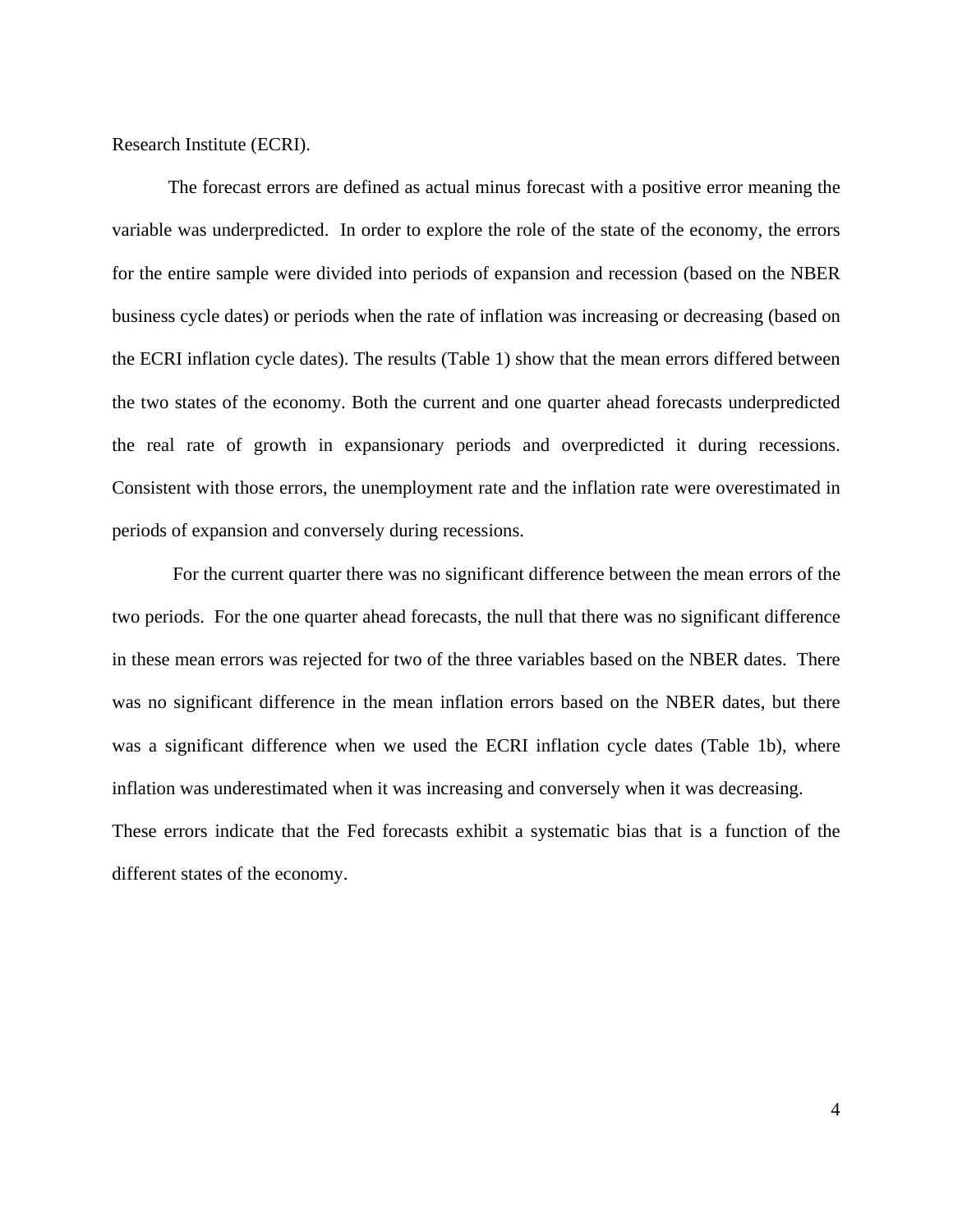#### **III. Bias Tests and Results**

#### **A. Methodology**

The most frequently used test is the Mincer-Zarnowitz **(**1969**)** regression (1).4

$$
A_{t} = \beta_{0} + \beta_{1} F_{t, t-i} + e_{t, t-i}; \quad i = 0, 1
$$
 (1)

where  $A_t$  and  $F_{t,t-i}$  are the actual and predicted values for time *t*. The forecast is conditional on the information available at time  $t-i$ . When  $i = 0$ , it refers to a current quarter forecast. The null hypothesis is that  $\beta_0 = 0$  *and*  $\beta_1 = 1$ . A rejection of this hypothesis indicates that the forecasts are biased and/or inefficient. The Wald test and the F distribution are used to test this null.

 In applying (1) to the forecasts that have a one quarter lead, an econometric correction is made. In that case, the error term of the equation theoretically follows a first order moving average. The Newey-West procedure was used to estimate HAC consistent standard errors in (1) for the one quarter ahead forecasts.

#### **C. Results**

 $\overline{a}$ 

 At the 5% significance level, the null for the current quarter forecasts is only rejected for inflation (Table 2a). When applied to the one quarter ahead forecasts, the null is rejected for unemployment but not for the other variables (Table 2b). In this case, we cannot reject the hypothesis that the forecasts of real GDP growth and of inflation are unbiased.

This poses the puzzle that we seek to reconcile: observed systematic biases based on Table 1, but statistical tests do not reject the null of rationality. There is an explanation for these conflicting findings. If, over time, the systematic under- and overestimates in the forecasts offset

<sup>&</sup>lt;sup>4</sup> Similar results with respect to the role of the state of the economy are obtained using the bias test of Holden and Peel (1990).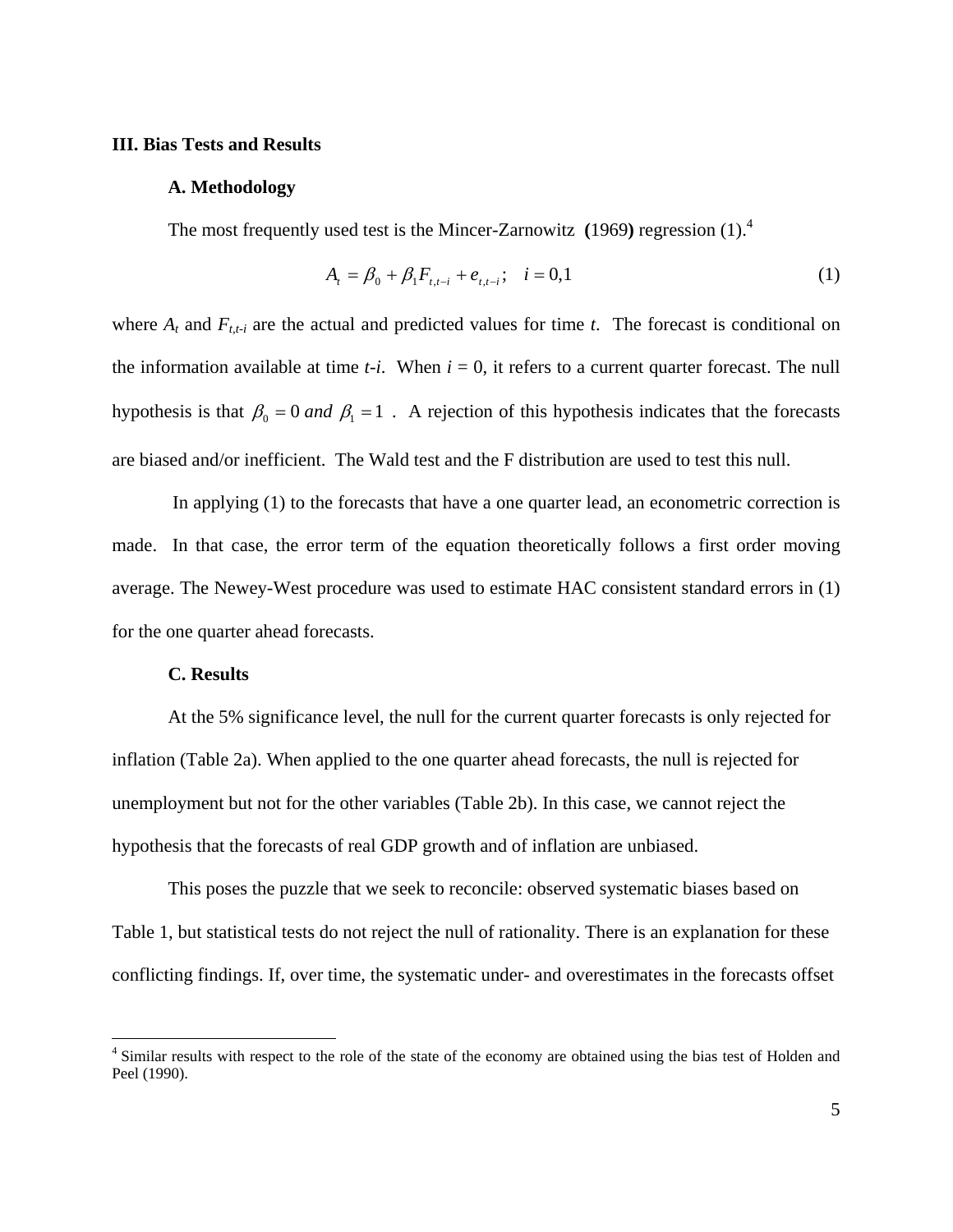each other, there might not be observable bias in a series which combined these periods of offsetting systematic errors. This idea is related to work by Swanson and van Dijk (2006) who show that the state of the economy affected the accuracy of the early releases of industrial production and producer price index data.

#### **IV. Modified Procedure**

The results suggest that the biases depended upon the state of the economy. We, therefore, divided our data sets accordingly, and used (2) to test whether or not the forecasts were ex post biased.

$$
A_{t} = \beta_{0} + \beta_{1} F_{t,t-i} + \beta_{2} D_{t} + e_{t,t-i}; \quad i = 0,1
$$
\n(2)

where in the real GDP growth and unemployment rate regressions  $D_t$  is a dummy that reflects the state of the economy where it takes on the value 1 if the economy was in a recession as dated by the NBER and is zero otherwise. In the inflation equation, the dummy takes on the value 1 from the trough to the peak of the inflation cycle as dated by Economic Cycle Research Institute (ECRI), zero otherwise. The other variables are defined as before. The joint null hypothesis is that  $\beta_0 = 0$ ,  $\beta_1 = 1$ , and  $\beta_2 = 0$ . If the coefficients associated with the dummies are not zero, the dummies contain information that can explain the errors, indicating an ex post bias.

The results and probability values of the F statistic are reported in Tables 3a and 3b. The coefficients of the dummy variables are not significant in any of the current quarter equations (Table 3a). This result is consistent with our failure to find any significant systematic differences in the current quarter forecasts related to economic conditions (Table 1). The results are, however, different in the equations explaining the one quarter ahead predictions (Table 3b). The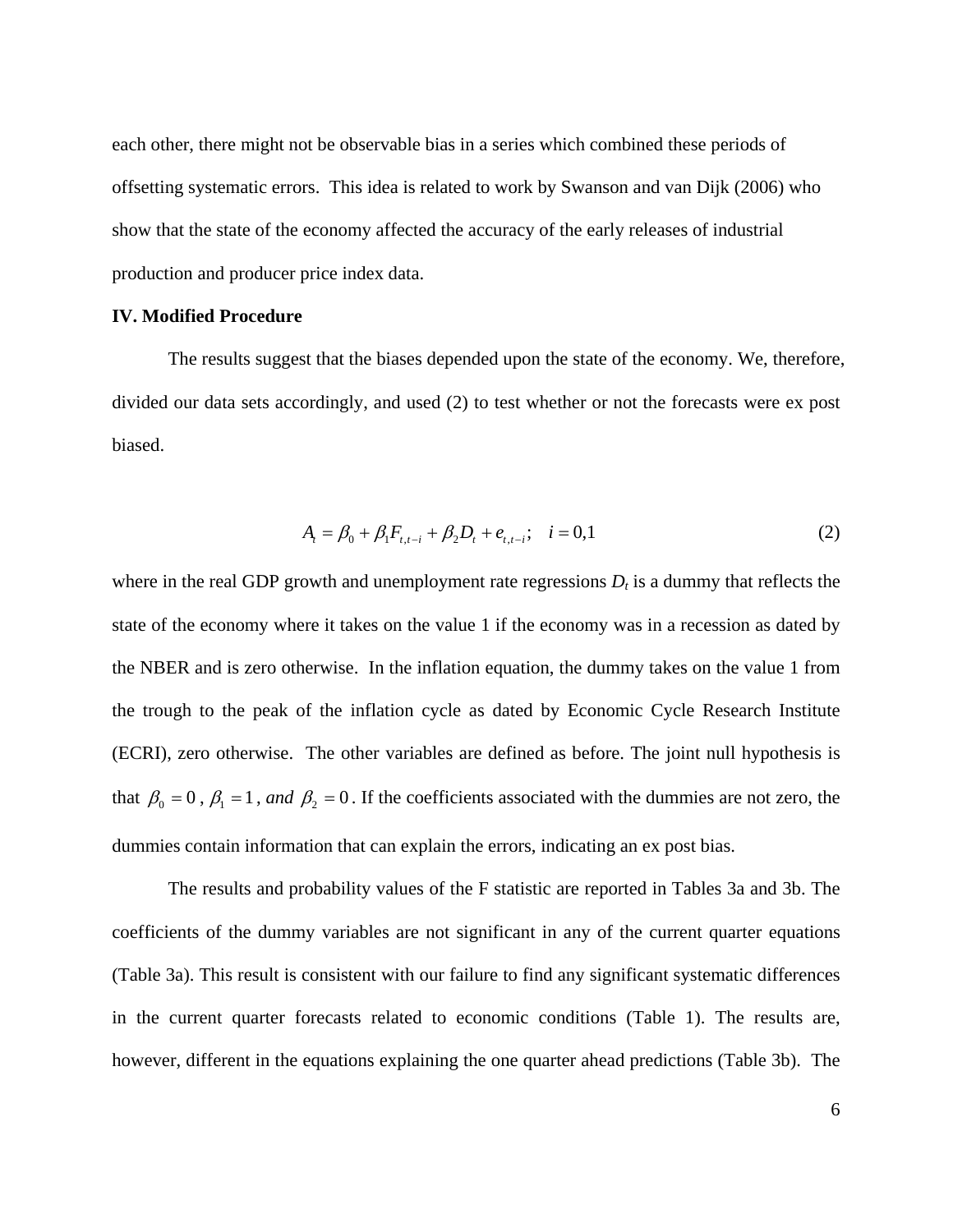dummy is significant in all three equations with the probability values all less than 5% (using the ECRI dummy for inflation).

The results in Table 3b are consistent with our expectations. In the real GDP growth equation, the NBER dummy coefficient is negative, suggesting that the Fed overestimated real GDP during recessions. In addition, the constant in that equation is positive and significant, showing that the Fed forecasts underestimated real GDP during expansions. In the inflation equation, the ECRI dummy coefficient is positive, indicating that the Fed underestimated inflation when it was increasing (moving from trough to peak in the inflation cycle). Although the constant in that equation is insignificant, it is negative. This suggests that the Fed overestimated inflation when it was decreasing (moving from peak to trough in the inflation cycle). We also obtain the expected results in the unemployment equation: the NBER dummy coefficient is positive.

We undertook this analysis to reconcile two findings in previous studies that evaluated forecasts. These studies had found that there were systematic errors but the conventional tests showed that the forecasts were unbiased. By including dummy variables that referred to alternative states of the economy in those tests, we found that there was information that (ex post) explained the forecast errors. This indicates there is no inconsistency in our forecast evaluation analyses: the forecasts are clearly ex post biased and exhibit systematic errors related to the state of the economy.

#### **V. An Interpretation**

We have observed that none of the current quarter predictions display ex post bias, but that all of the one quarter ahead predictions do. We, therefore, examine the revisions in the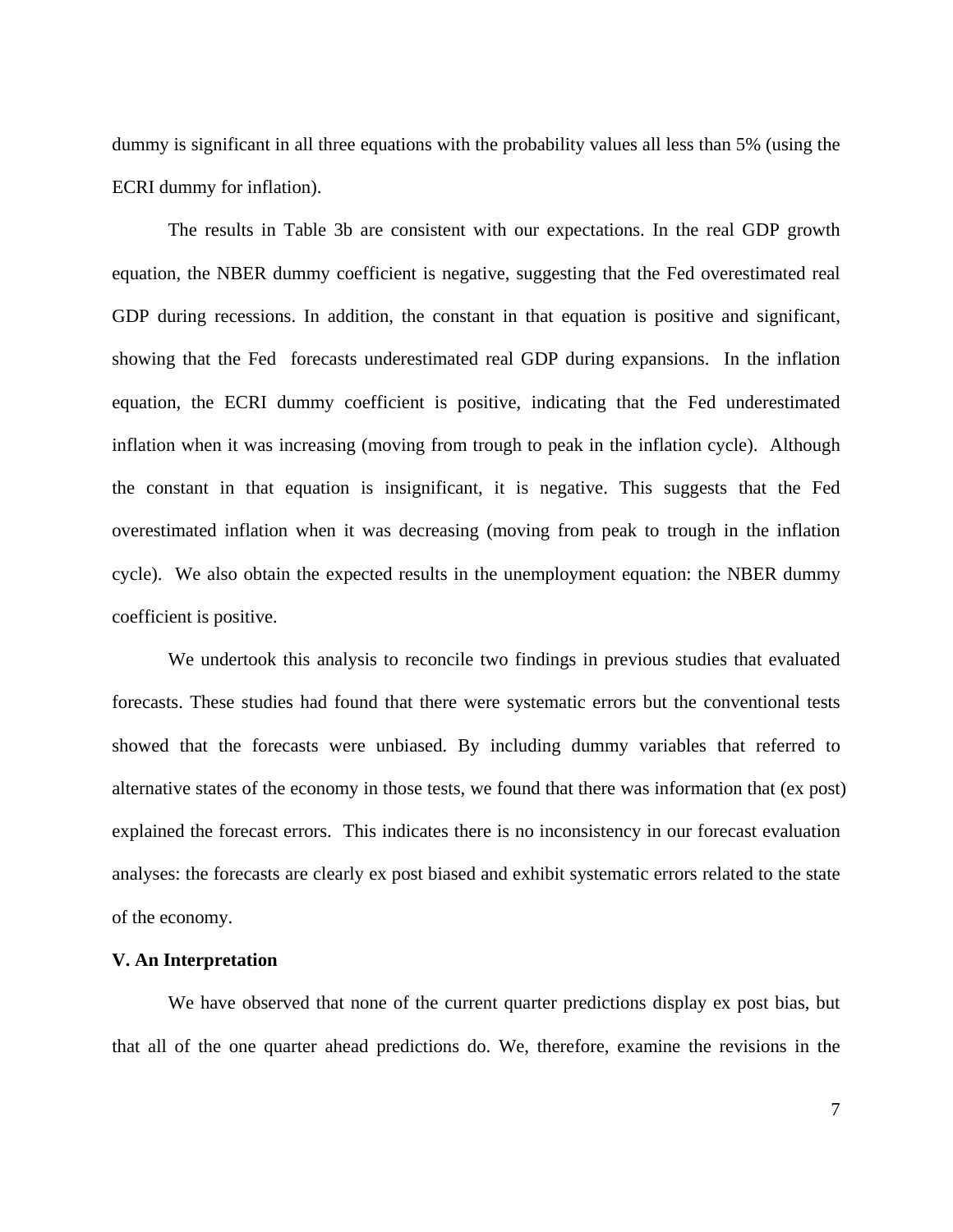forecasts for the current quarter to try to explain why the bias was eliminated in the current quarter estimates. The current quarter forecasts in our sample are the last ones that were made in each quarter. Consequently, at the end of the quarter the staff would have virtually complete knowledge about the state of the economy in period t-1 and considerable information about the current quarter.

We, therefore, determine how knowledge about the state of the economy affected the revisions of the forecasts. The revision in the forecast,  $F_{t,t} - F_{t,t-1}$ , is regressed on the state of the economy to determine whether this knowledge affected the revision and affected the predictions of real growth (inflation) in period t. We will consider both knowledge of the current quarter  $(D<sub>t</sub>)$ and knowledge of the previous quarter  $(D_{t-1})$ .

$$
F_{t,t} - F_{t,t-1} = \delta_0 + \delta_1 D_t + \nu_t
$$
\n(3a)

$$
F_{t,t} - F_{t,t-1} = \theta_0 + \theta_1 D_{t-1} + \eta_t
$$
\n(3b)

Table 4 shows that the coefficients associated with the state of the economy are all significant and have the expected signs. Knowing that the economy was in a recession either in the previous or in the current quarter,<sup>5</sup> the GDP forecasts for the current quarter are revised downwards and the unemployment prediction is revised upwards. When inflation was increasing in the previous or current quarter, the forecast for the current quarter is revised upwards. The evidence indicates that the Fed forecasters had information about the state of the economy and used the information correctly because these revisions are in the right direction. Thus there is no evidence of ex ante bias.

 $\overline{a}$ 

<sup>&</sup>lt;sup>5</sup> Although the NBER may not have yet officially called the recession, the forecasters have access to the same data as the members of the NBER business cycle dating committee have, so our results suggest that they know the state of the economy in the current quarter, but that they cannot predict it one quarter ahead.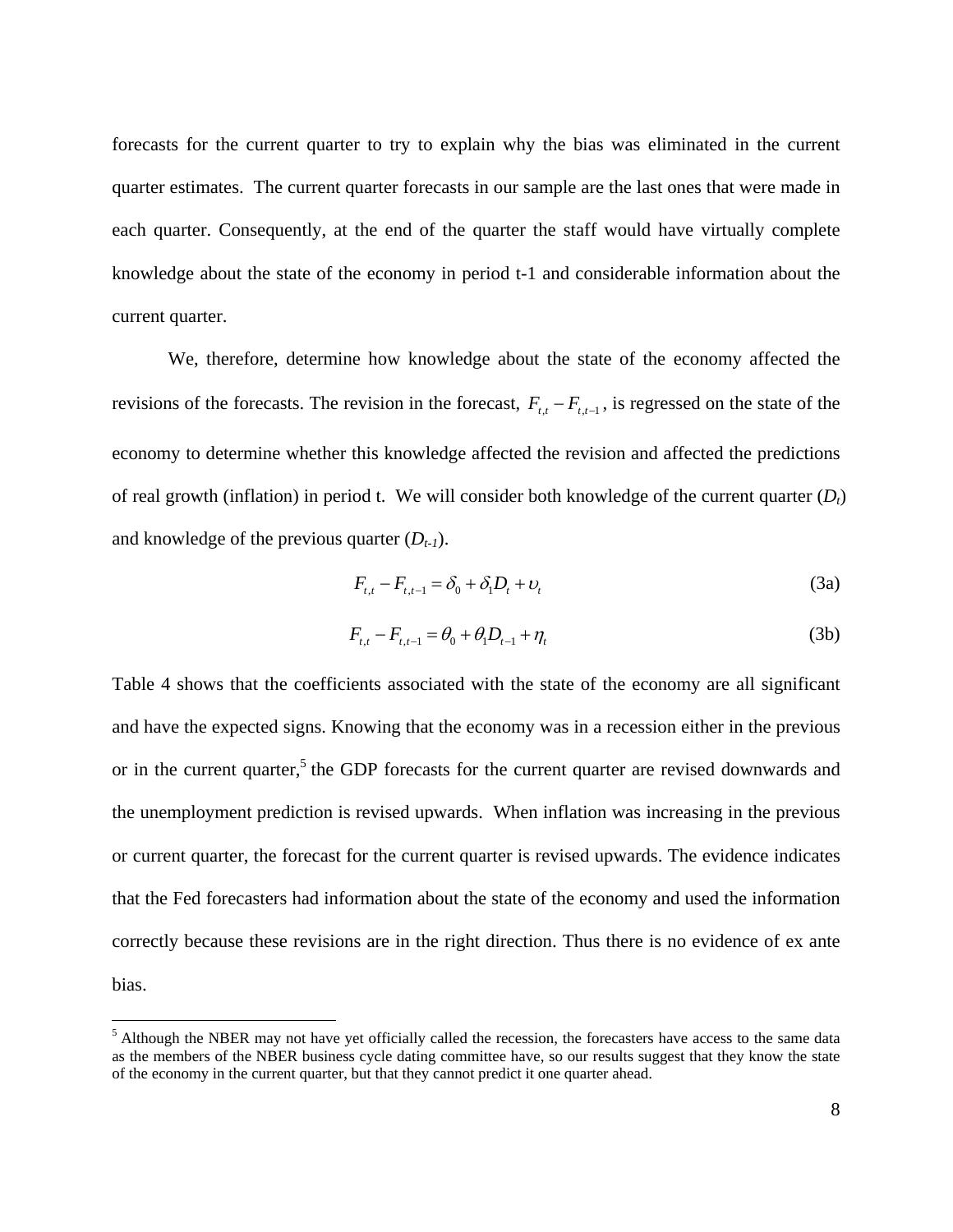#### **VI. Implications and Conclusions**

 We have shown that it is possible to reconcile two contradictory findings: the existence of systematic errors and the failure to reject rationality in the presence of such errors. The data indicate that the systematic errors in one state of the economy offset the opposite types of errors in the other state. When a Mincer-Zarnowitz type equation was used, the null was not rejected. This equation was then modified by introducing a dummy variable that reflected the state of the economy. The application of this modified test to the forecasts of the Federal Reserve showed that conditional on the state of the economy the forecasts were ex post biased.

 Our results indicate that in testing forecasts for bias and/or rationality, one can also check whether there are systematic offsetting errors that affect the results. Swanson and van Dijk (2006) already have explored this problem in the context of data revisions. We recommend that studies that investigate the rationality of forecasts always consider this possibility.

#### **References**

Fildes, R., Stekler, H., 2002. The state of macroeconomic forecasting. Journal of Macroeconomics 24, 435-468.

Holden K., Peel, D. A., 1990. On testing for unbiasedness and efficiency of forecasts. Manchester School, 48, 120–127.

Jansen, D., Kishan, R., 1996. An evaluation of Federal Reserve forecasting. Journal of Macroeconomics 18, 89-100.

Jansen, D., Kishan, R., 1999. An evaluation of Federal Reserve forecasting: reply. Journal of Macroeconomics 21, 189-203.

Joutz, F., Stekler, H., 2000. An evaluation of the predictions of the Federal Reserve. International Journal of Forecasting 16, 17-38.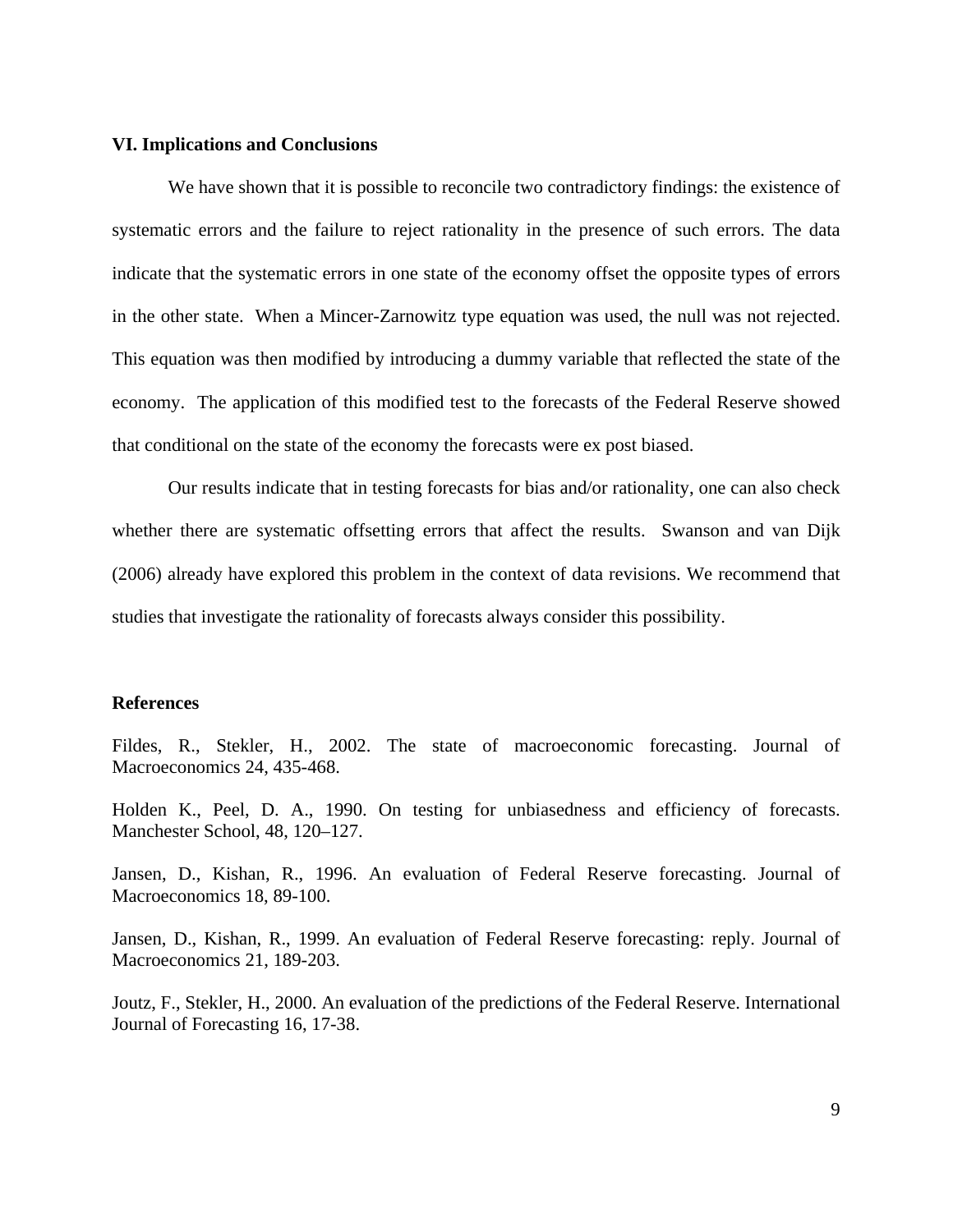Karamouzis, N., Lombra, N., 1989. Federal Reserve policymaking: an overview and analysis of the policy process. Carnegie Rochester Conference Series on Public Policy 30, 7-62.

Romer, C. D., Romer, D. H., 2000. Federal Reserve private information and the behavior of interest rates. American Economic Review, 90, 429-457.

Scotese, C., 1994. Forecast smoothing and the optimal underutilization of information at the Federal Reserve. Journal of Macroeconomics 16, 653-670.

Sims, C.A., 2002. The role of models and probabilities in the monetary policy process. Brookings Papers on Economic Activity: 2, 653-670.

Swanson, Norman R. and Dick van Dijk, 2006, "Are Reporting Agencies Getting It Right? Data Rationality and Business Cycle Asymmetry", Journal of Business and Economic Statistics, 24, 24-42.

Zarnowitz,V., Braun P., 1992. Twenty two years of the NBER-ASA Quarterly Outlook Surveys: aspects and comparison of forecasting performance. NBER Working Paper 3965.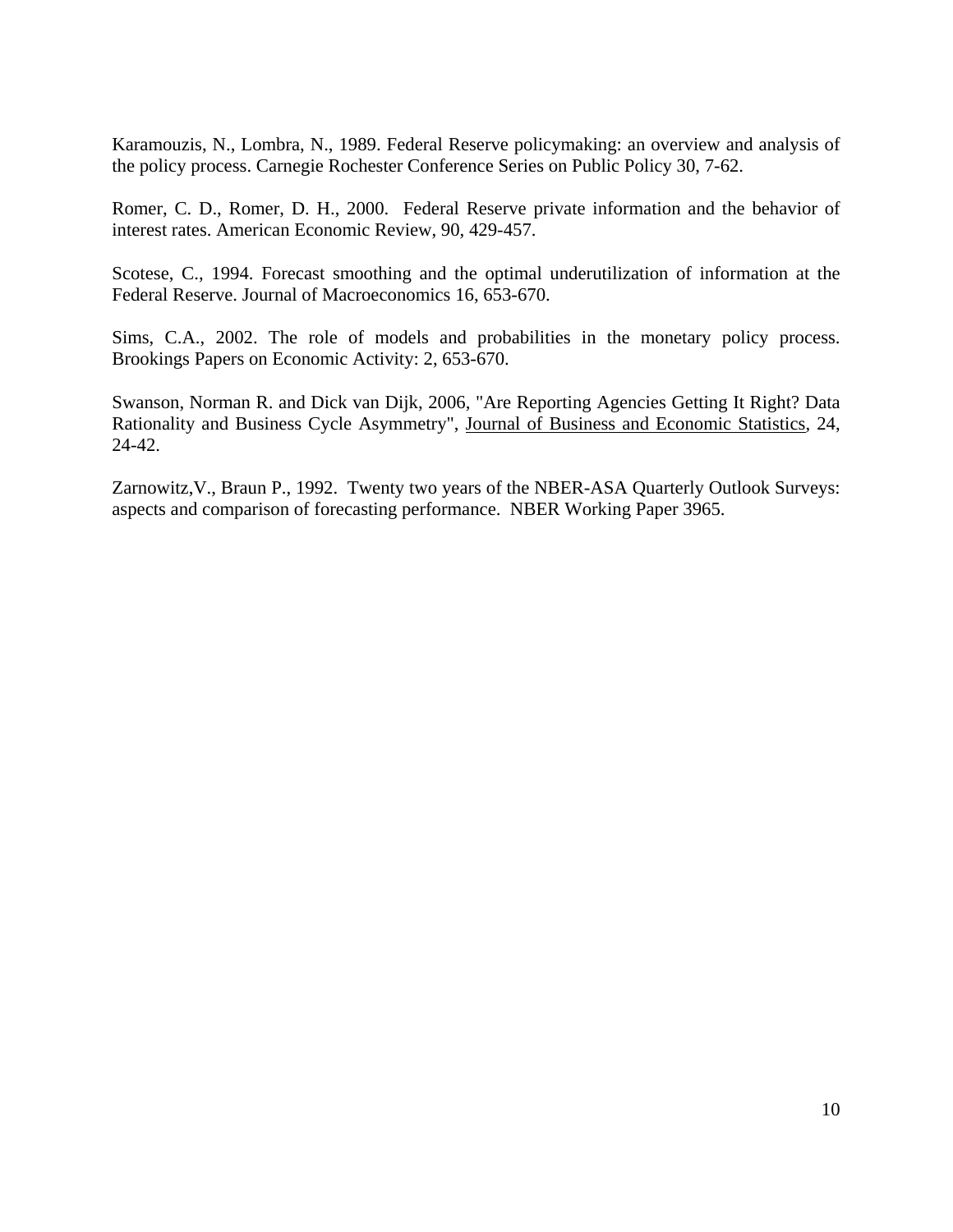

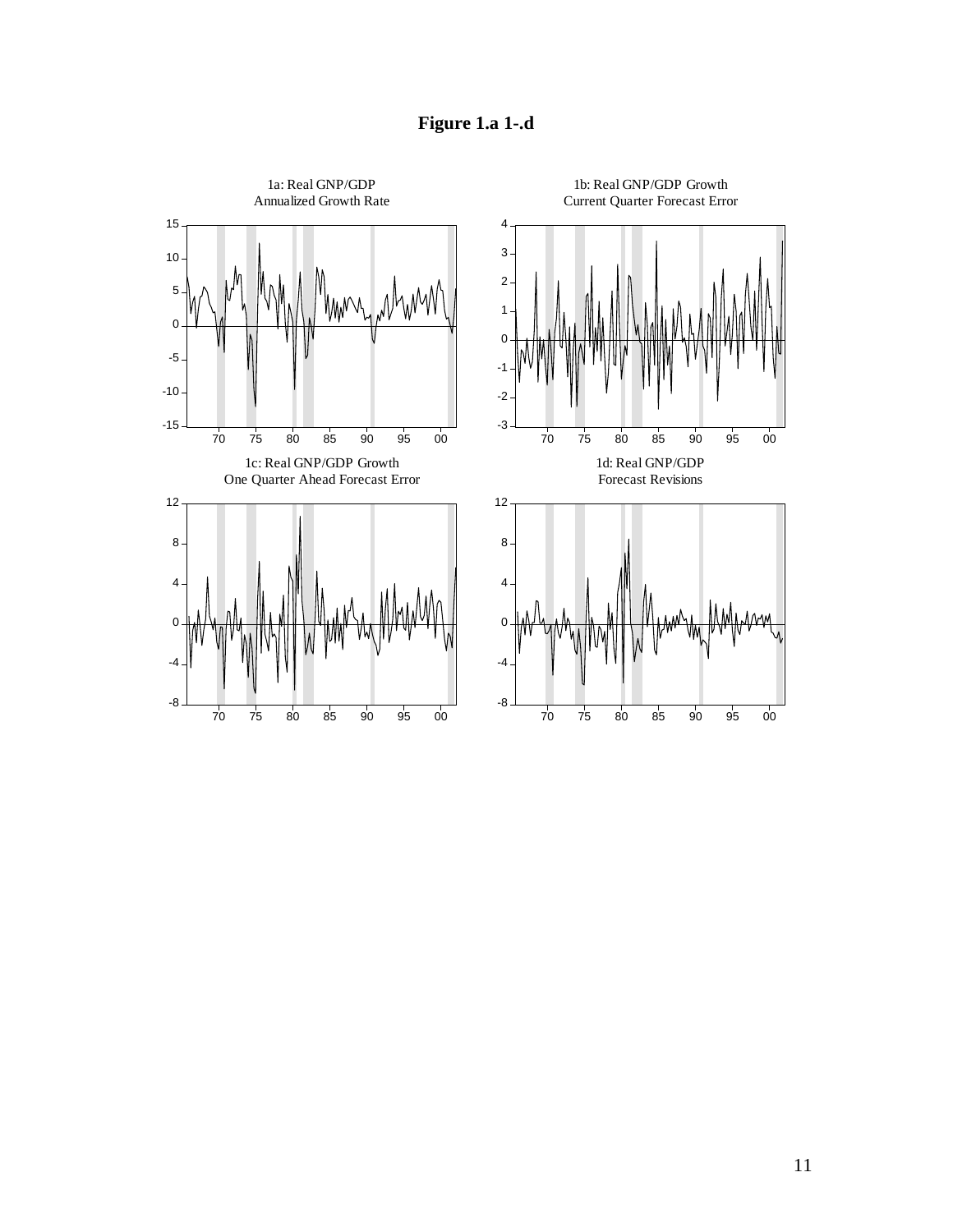**Figure 2.a-2.d** 

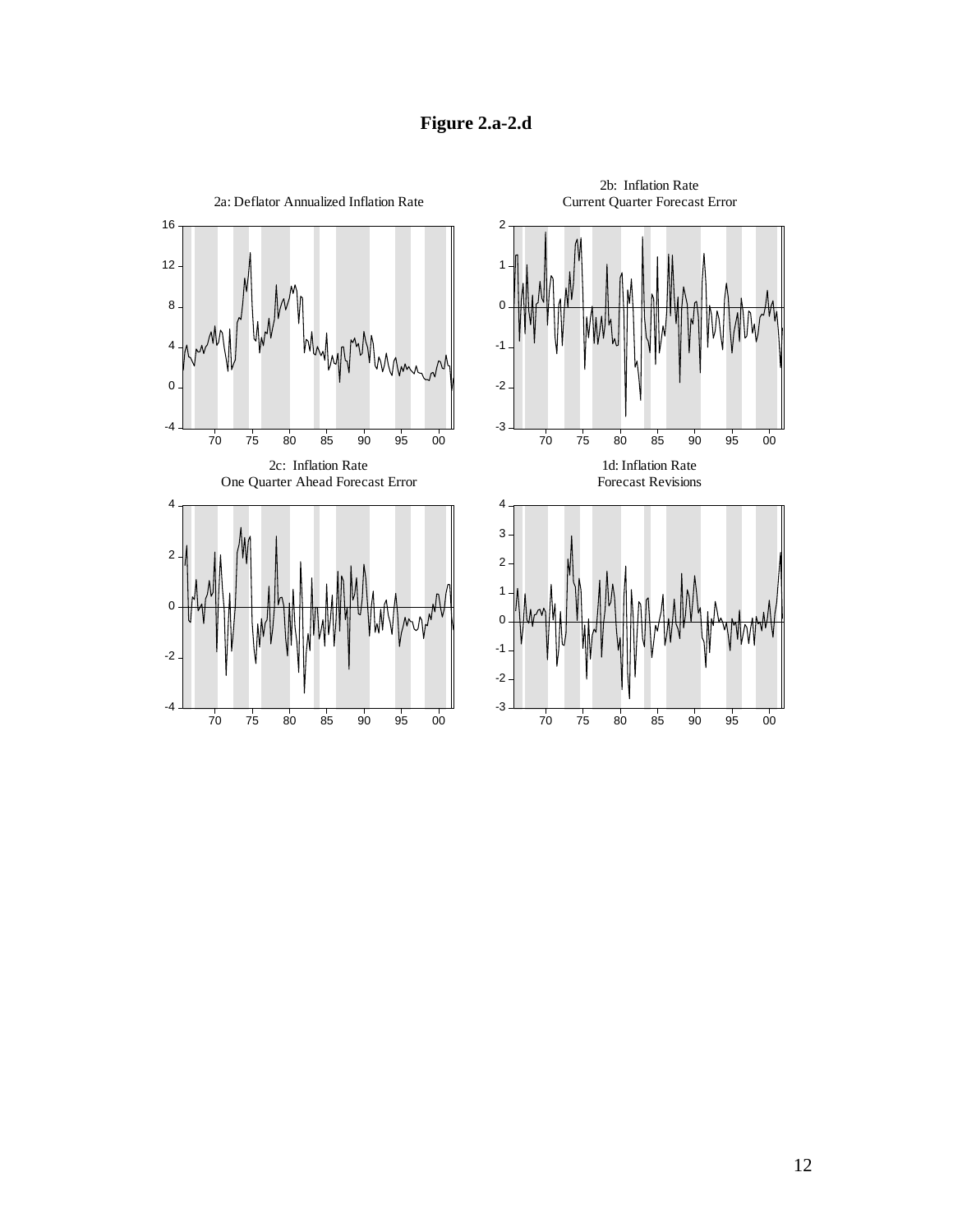

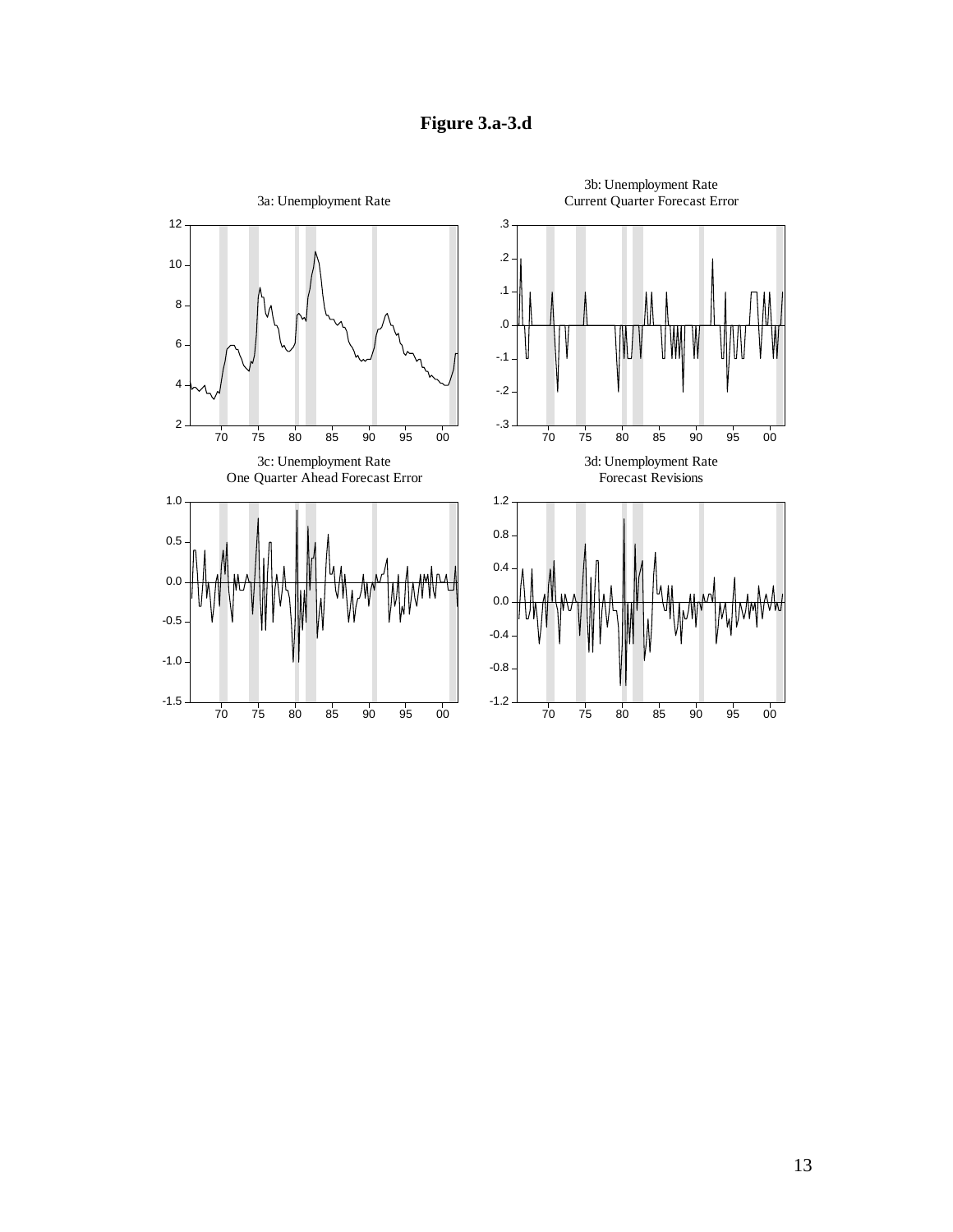| <b>Variable</b>          | <b>Recession</b><br><b>Expansion</b> |                  |            |          | Value of t-stat:<br>Difference of |     |            |
|--------------------------|--------------------------------------|------------------|------------|----------|-----------------------------------|-----|------------|
|                          | <b>Mean</b>                          | <b>Std Error</b> | <b>Obs</b> | Mean     | <b>Std Error</b>                  | Obs | means test |
| <b>Current Quarter</b>   |                                      |                  |            |          |                                   |     |            |
| RealGrowth               | 0.260                                | 1.209            | 118        | $-0.097$ | 1.086                             | 27  | 1.51       |
| <b>INF</b>               | $-0.208$                             | 0.708            | 118        | 0.028    | 1.153                             | 27  | $-1.02$    |
| <b>UN</b>                | $-0.014$                             | 0.070            | 118        | 0.000    | 0.048                             | 27  | $-1.24$    |
| <b>One Quarter Ahead</b> |                                      |                  |            |          |                                   |     |            |
| RealGrowth               | 0.424                                | 2.429            | 118        | $-1.706$ | 3.112                             | 27  | $3.33*$    |
| <b>INF</b>               | $-0.199$                             | 1.066            | 118        | 0.333    | 1.614                             | 27  | $-1.63$    |
| <b>UN</b>                | $-0.102$                             | 0.267            | 118        | 0.081    | 0.423                             | 27  | $-2.15*$   |

| Table 1a                                 |
|------------------------------------------|
| Greenbook Forecast Errors, 1965IV-2001IV |

| Table 1b                                        |
|-------------------------------------------------|
| <b>Greenbook Forecast Errors, 1965IV-2001IV</b> |

| <b>ECRI Inflation Cycle</b> |                       |             |                  |                       |             |                  |                                   |            |
|-----------------------------|-----------------------|-------------|------------------|-----------------------|-------------|------------------|-----------------------------------|------------|
| <b>Variable</b>             | <b>Peak to Trough</b> |             |                  | <b>Trough to Peak</b> |             |                  | Value of t-stat:<br>Difference of |            |
|                             |                       | <b>Mean</b> | <b>Std Error</b> | <b>Obs</b>            | <b>Mean</b> | <b>Std Error</b> | <b>Obs</b>                        | means test |
| <b>Current Quarter</b>      |                       |             |                  |                       |             |                  |                                   |            |
|                             | <b>INF</b>            | $-0.294$    | 0.915            | 57                    | $-0.080$    | 0.727            | 88                                | $-1.49$    |
| <b>One Quarter Ahead</b>    |                       |             |                  |                       |             |                  |                                   |            |
|                             | <b>INF</b>            | $-0.499$    | 1.171            | 57                    | 0.159       | 1.150            | 88                                | $-3.33*$   |
| $*0!!0!1!$                  |                       |             |                  |                       |             |                  |                                   |            |

\*Significant at the 5% level.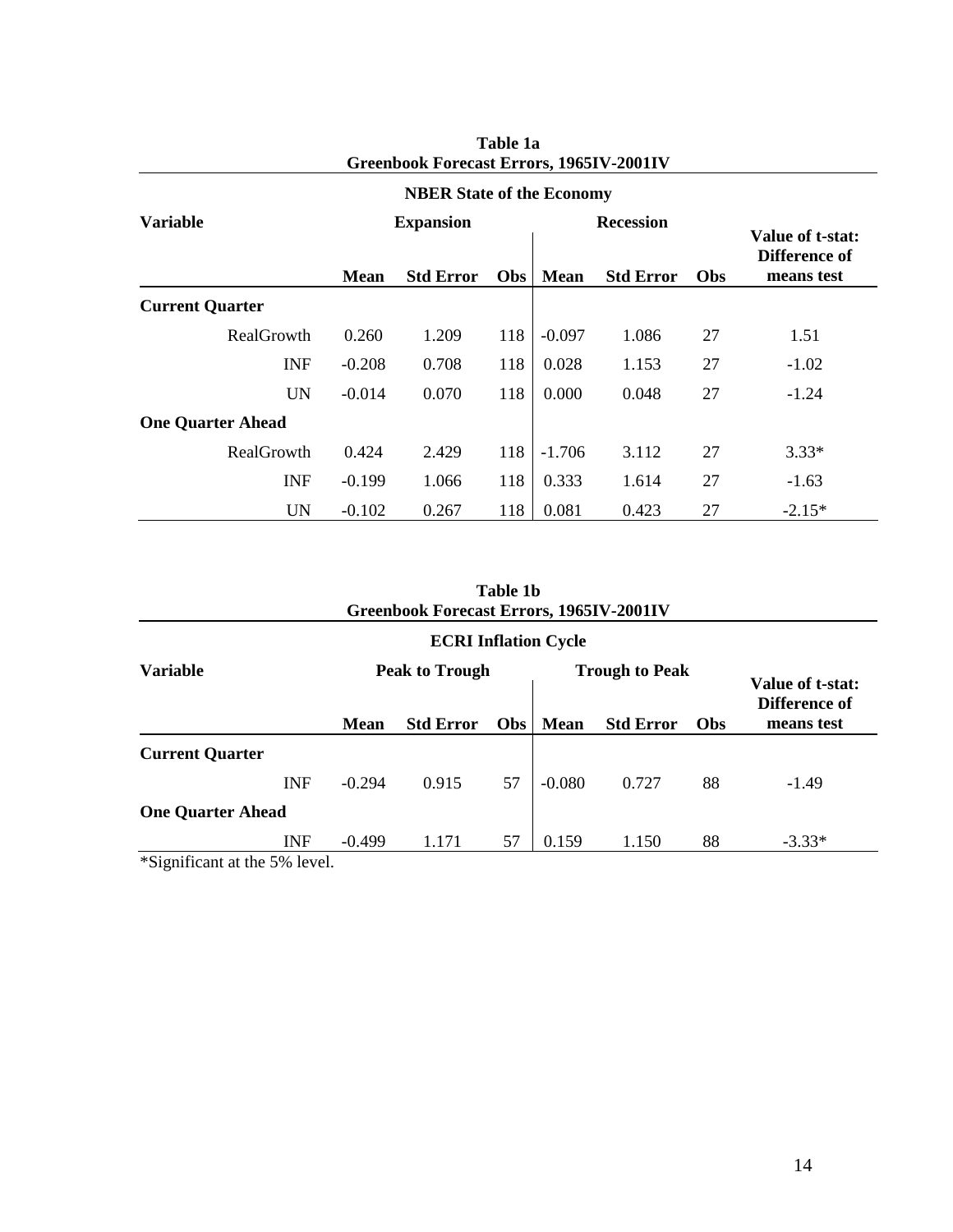| Table 2a Current Quarter Greenbook Forecast Mincer-Zarnowitz Tests |                                                  |                  |                                        |  |  |  |  |
|--------------------------------------------------------------------|--------------------------------------------------|------------------|----------------------------------------|--|--|--|--|
|                                                                    | 1965IV - 2001IV (Standard Errors in Parentheses) |                  |                                        |  |  |  |  |
|                                                                    | <b>Constant</b>                                  | <b>Slope</b>     | <b>Wald Test</b><br><b>Probability</b> |  |  |  |  |
| <b>RealGrowth</b>                                                  | 0.135<br>(0.126)                                 | 1.023<br>(0.031) | 0.12                                   |  |  |  |  |
| <b>INF</b>                                                         | $-0.189$<br>(0.137)                              | 1.006<br>(0.028) | 0.05                                   |  |  |  |  |
| UN                                                                 | 0.002<br>(0.021)                                 | 0.997<br>(0.003) | 0.09                                   |  |  |  |  |

| Table 2b: One Quarter Ahead Greenbook Forecast Mincer-Zarnowitz Tests |                     |                  |                                        |  |  |  |  |
|-----------------------------------------------------------------------|---------------------|------------------|----------------------------------------|--|--|--|--|
| 1965IV - 2001IV (Standard Errors in Parentheses):                     |                     |                  |                                        |  |  |  |  |
|                                                                       | <b>Constant</b>     | <b>Slope</b>     | <b>Wald Test</b><br><b>Probability</b> |  |  |  |  |
| <b>RealGrowth</b>                                                     | 0.407<br>(0.640)    | 0.858<br>(0.171) | 0.64                                   |  |  |  |  |
| <b>INF</b>                                                            | $-0.003$<br>(0.251) | 0.977<br>(0.069) | 0.77                                   |  |  |  |  |
| UN                                                                    | 0.098<br>(0.106)    | 0.973<br>(0.019) | 0.04                                   |  |  |  |  |

**‡**All one quarter ahead regressions have Newey-West standard errors. The years listed are when the forecasts were made.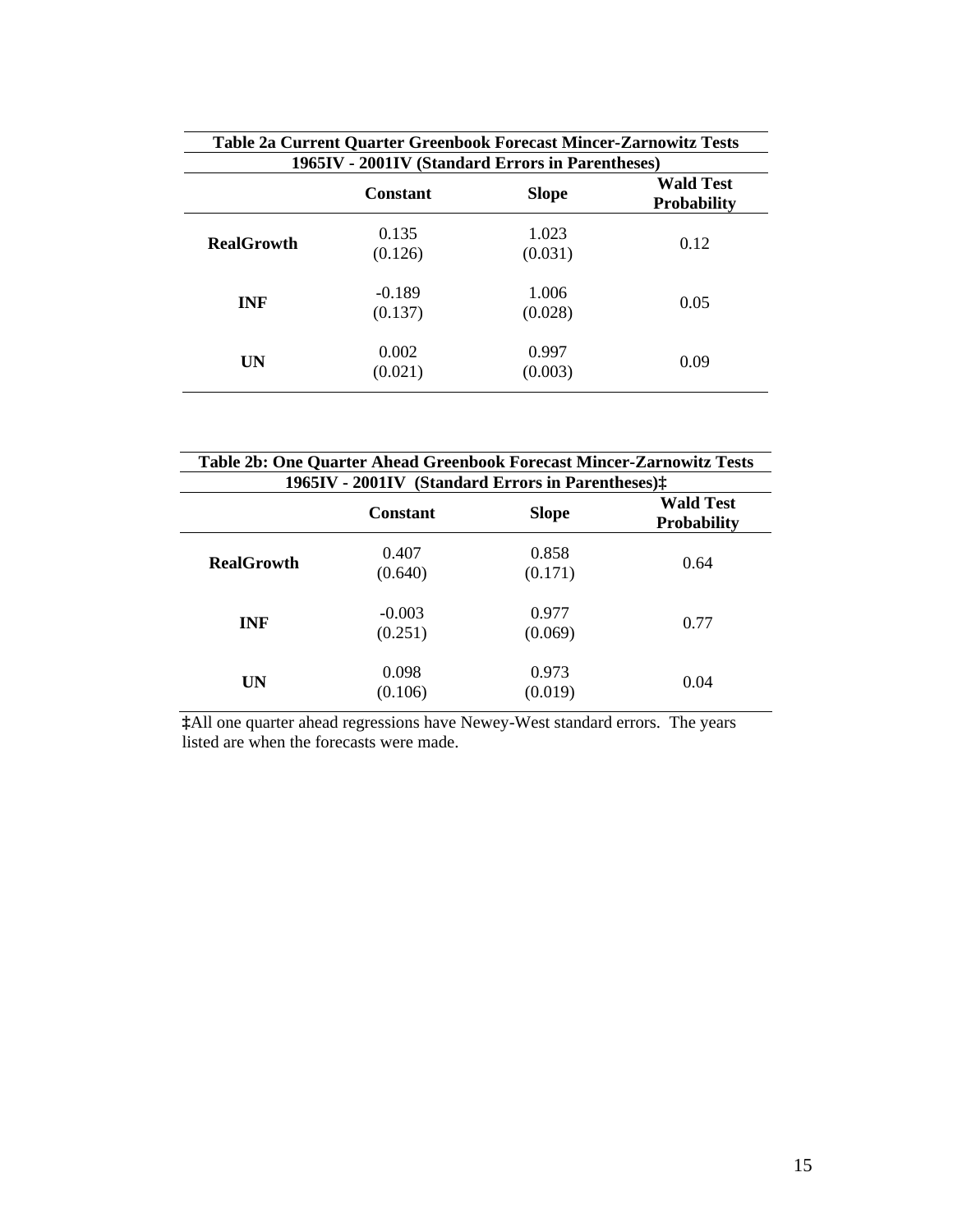|                   |     | <b>Constant</b> | <b>Slope</b> | <b>NBER</b><br>Dummy | <b>Inflation</b><br>Dummy | <b>Wald Test</b><br><b>Probability</b> |  |
|-------------------|-----|-----------------|--------------|----------------------|---------------------------|----------------------------------------|--|
| <b>RealGrowth</b> |     | 0.295           | 0.990        | $-0.411$             |                           |                                        |  |
|                   |     | (0.183)         | (0.042)      | (0.339)              |                           | 0.13                                   |  |
| <b>INF</b>        | (1) | $-0.176$        | 0.992        | 0.258                |                           | 0.05                                   |  |
|                   |     | (0.137)         | (0.029)      | (0.186)              |                           |                                        |  |
|                   | (2) | $-0.326$        | 1.007        |                      | 0.216                     | 0.04                                   |  |
|                   |     | (0.162)         | (0.027)      |                      | (0.138)                   |                                        |  |
| <b>UN</b>         |     | 0.001           | 0.997        | 0.016                |                           |                                        |  |
|                   |     | (0.021)         | (0.003)      | (0.014)              |                           | 0.11                                   |  |

**Table 3a: Current Quarter Greenbook Forecast Ex Post Bias Tests 1965IV - 2001IV (Standard Errors in Parentheses)** 

**Table 3b: One Quarter Ahead Greenbook Forecast Ex Post Bias Tests 1965IV - 2001IV (Standard Errors in Parentheses)‡** 

| $12031v - 20011v$ (standard Errors in Farentheses). |     |                 |              |                      |                    |                                        |  |
|-----------------------------------------------------|-----|-----------------|--------------|----------------------|--------------------|----------------------------------------|--|
|                                                     |     | <b>Constant</b> | <b>Slope</b> | <b>NBER</b><br>Dummy | Inflation<br>Dummy | <b>Wald Test</b><br><b>Probability</b> |  |
| <b>RealGrowth</b>                                   |     | 1.952           | (0.543)      | $-3.781$             |                    |                                        |  |
|                                                     |     | (0.597)         | (0.162)      | (0.586)              |                    | < 0.01                                 |  |
| <b>INF</b>                                          | (1) | 0.029           | 0.941        | 0.652                |                    | 0.20                                   |  |
|                                                     |     | (0.229)         | (0.057)      | (0.424)              |                    |                                        |  |
|                                                     | (2) | $-0.474$        | 0.995        |                      | 0.655              |                                        |  |
|                                                     |     | (0.311)         | (0.067)      |                      | (0.224)            | < 0.01                                 |  |
| <b>UN</b>                                           |     | 0.082           | 0.969        | 0.192                |                    | < 0.01                                 |  |
|                                                     |     | (0.096)         | (0.017)      | (0.079)              |                    |                                        |  |

**‡**All one quarter ahead regressions have Newey-West standard errors. The years listed are when the forecasts were made.